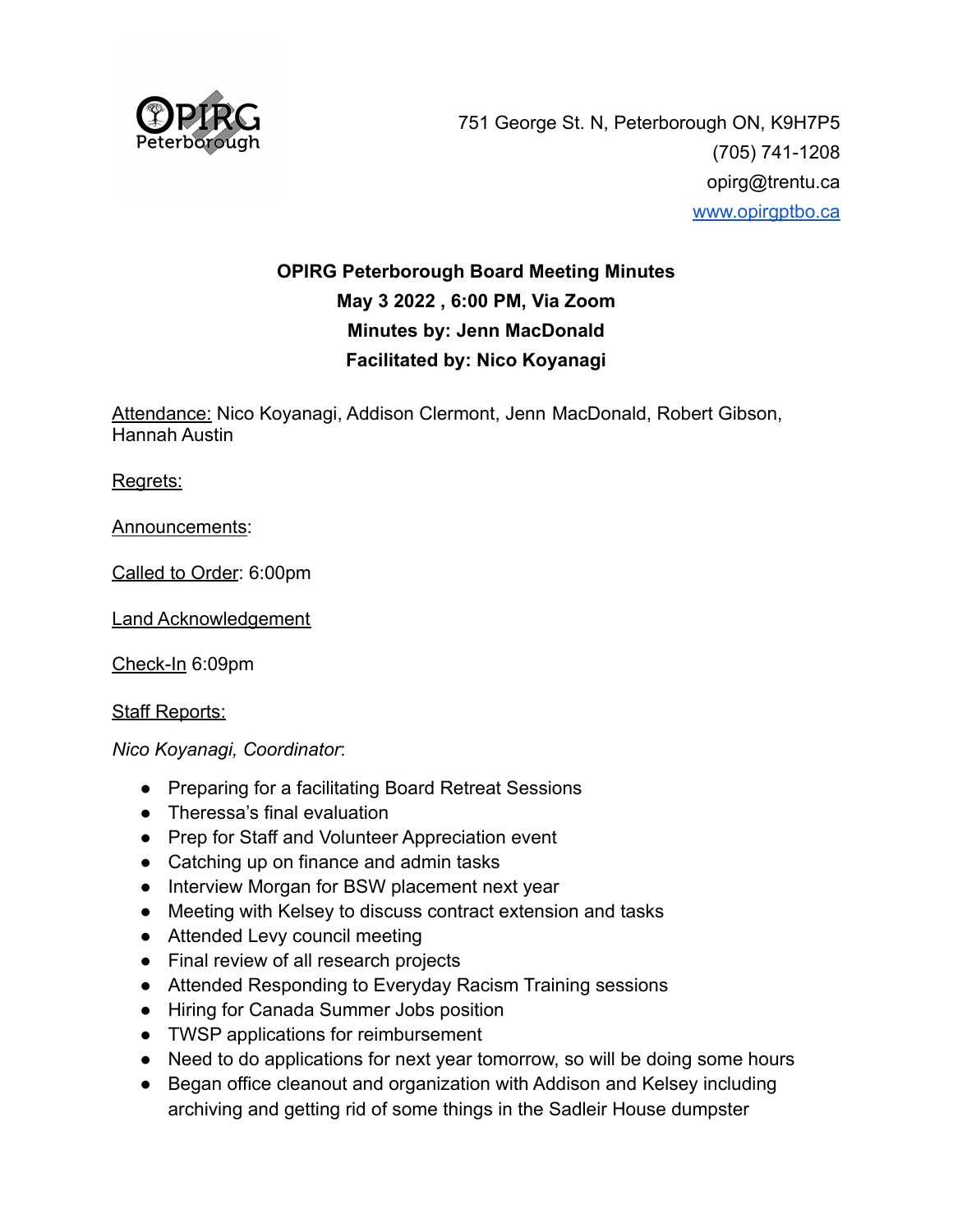- Attending All-Collectives meetings, Internal Development Collective meetings, and bargaining meetings
- Have been taking vacation time (previously approved by the board) to move.

Additionally, I have been keeping up with social media, weekly staff meetings and supervision, placement student supervision, financial duties including bills, reconciliation, remittances, WSIB, union dues, payroll etc.

## *Kelsey Roote, Program Coordinator*

- Working on the May newsletter
- Helping with office cleaning
- Prepping How-Tos for Student Staff positions
- Supporting with Job Posting
- Working on Indigenous Abolitionist Study Group

## Board Reports:

## *Robert Gibson, Chair*:

- Checked bins
- Met with Nico
- Resigned as chair during election

## *Addison Clermont, Provincial Liaison*:

●

*Jenn MacDonald, Staff Liaison*:

- Attended first two sessions of Board Strategic Planning
- Created a timeline of goals set out at the last Strategic Planning Session and what we accomplished, what was missed, etc.

Approval of the Agenda:

## **Motion to approve the Agenda.**

Motioned by Jenn. Seconded by Addison. Board Consensus.

Passed Motions via Email/Slack: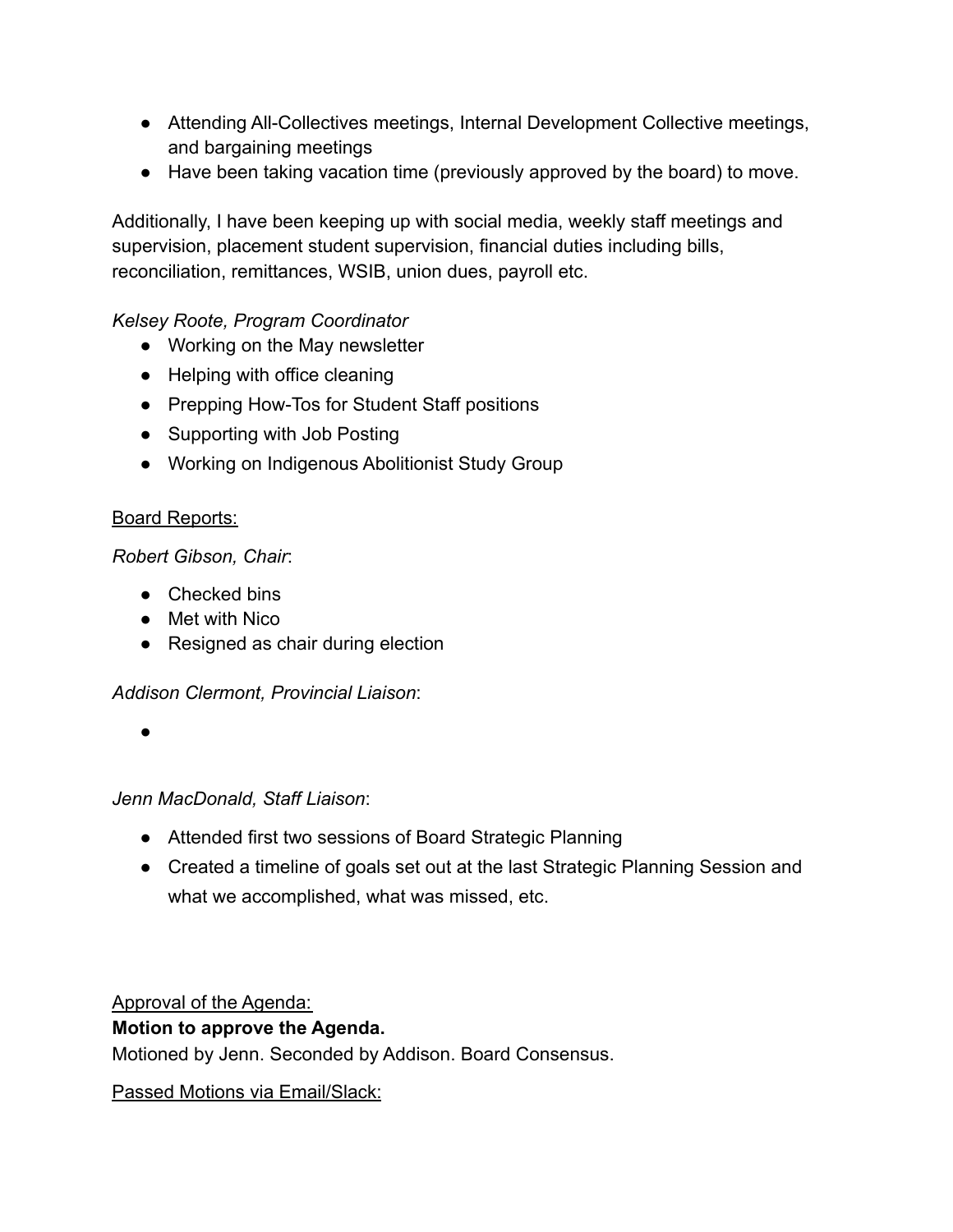#### **1. N/A**

#### Old Business:

1. Approval of Minutes for: [March 1, 2022](https://docs.google.com/document/d/1k6ZDHRJMg7aDWScifHpBjUpKz0Ylv53-9NOP_pBPXM0/edit) and [April 5th,](https://docs.google.com/document/d/1_xhUIzLdwkgWxXhw3tPmK6eoexYqEKbWka8qoOvwzQk/edit?usp=sharing) 2022

#### **Motion to approve the minutes from March 1, 2022**

Motioned by Jenn. Seconded by Addison. Board Consensus,

#### **Motion to approve the minutes from April 5, 2022**

Motioned by Jenn. Seconded by Addison. Board Consensus.

#### New Business:

- 1. Laptop
	- Nico picked up the new laptop from ReBoot.
	- Nico mentioned it is making a low rattling sound.
	- Nico asked if there was a warranty on the computer?
	- ReBoot was supposed to issue a refund which has not come yet.

#### **Action Item: Addison to call ReBoot to clarify about the warranty and the refund of laptop.**

- 2. Research proposal *Tabled until next Board meeting.*
- 3. 30 seconds of reflection
- 4. Permission to Survive Petition to City Council (Jenn 5 mins)
	- "Until the City of Peterborough can ensure all residents have access to safe and adequate housing or, at the very least, shelter beds available to anyone who requires them, we, the undersigned, are urging Peterborough City Council to request the CAO enact Section 13 of the Parks and Facilities By-Law. In addition, we request the City of Peterborough open a park where those experiencing homelessness can set up tents legally, with access to water, toilet facilities, and supports. This would allow the City of Peterborough to take the first steps in decriminalizing those experiencing homelessness. This step must be taken to work towards ensuring no one is denied the fundamental right to housing."

<https://permissiontosurvive.mailchimpsites.com/>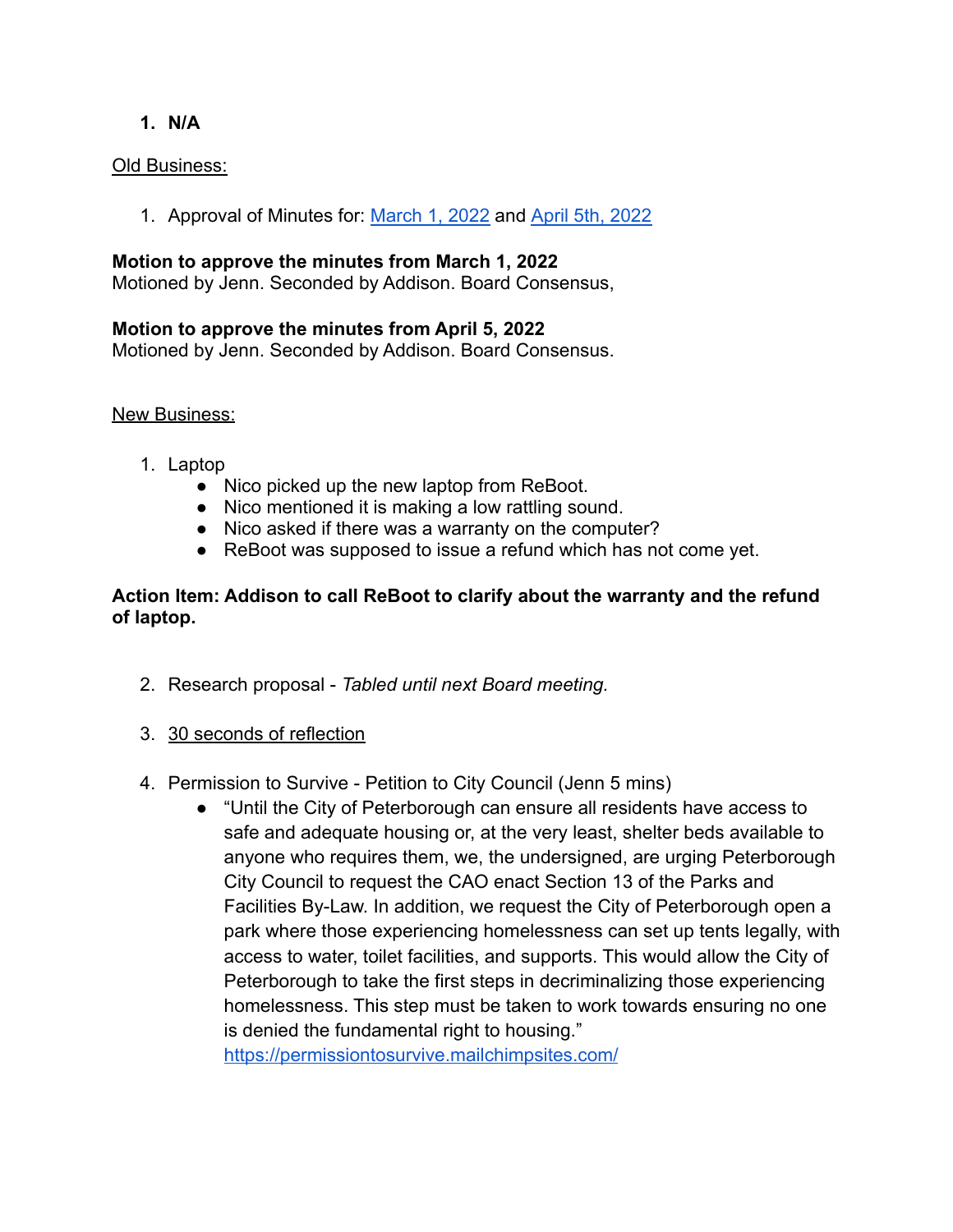• Supported by One City, John Howard Society, Elizabeth Fry Society of Peterborough, One Roof Community Centre, PARN, 360 Degree Nurse, & the CCRC

## **Motion to sign onto the Permission to Survive petition urging City Council to enact Section 13 of the Parks & Facilities By-Law**

Motioned by Jenn. Seconded by Robert. Board consensus.

# **Action Item: Jenn to sign on to the Petition on behalf of OPIRG Peterborough**

#### Other Business:

1. Free Market proposal to become Program (Free Market Working Group) - *Tabled until Board Planning Session*

## **Action Item: Rob to reach out to the Free Market Working Group to ask for a summary of their thoughts, concerns, and ideas for the board to address in the Strategic Planning Session.**

- 2. Odooabii Watershed Stewards Sponsorship request of \$500 which will be used for communication and signage for the project
	- Requesting support of \$500 for communication and signage for a rehabilitation project along the west side of Jackson Creek, north of Parkhill Road bridge.
	- The activities of the project are: researching and sourcing suitable plants, determining and obtaining required support material such as soil amendments and protective fabrics, designing and producing signage, marshalling equipment and personnel, work scheduling, performing the removal and planting, installing signage and maintenance until the new plantings are established and outcompeting invasives. We will simultaneously and more broadly be doing communication activities to get the message out and invite wider participation.
	- \$1000 is currently left in the sponsorship budget line.
	- Jenn tests a motion for \$100-\$150

**Motion to provide support of \$150, 250 buttons, & use of OPIRGs Button Maker to the Odooabii Watershed Stewards for their rehabilitation project.**

Motioned by Jenn. Seconded by Robert. Board Consensus.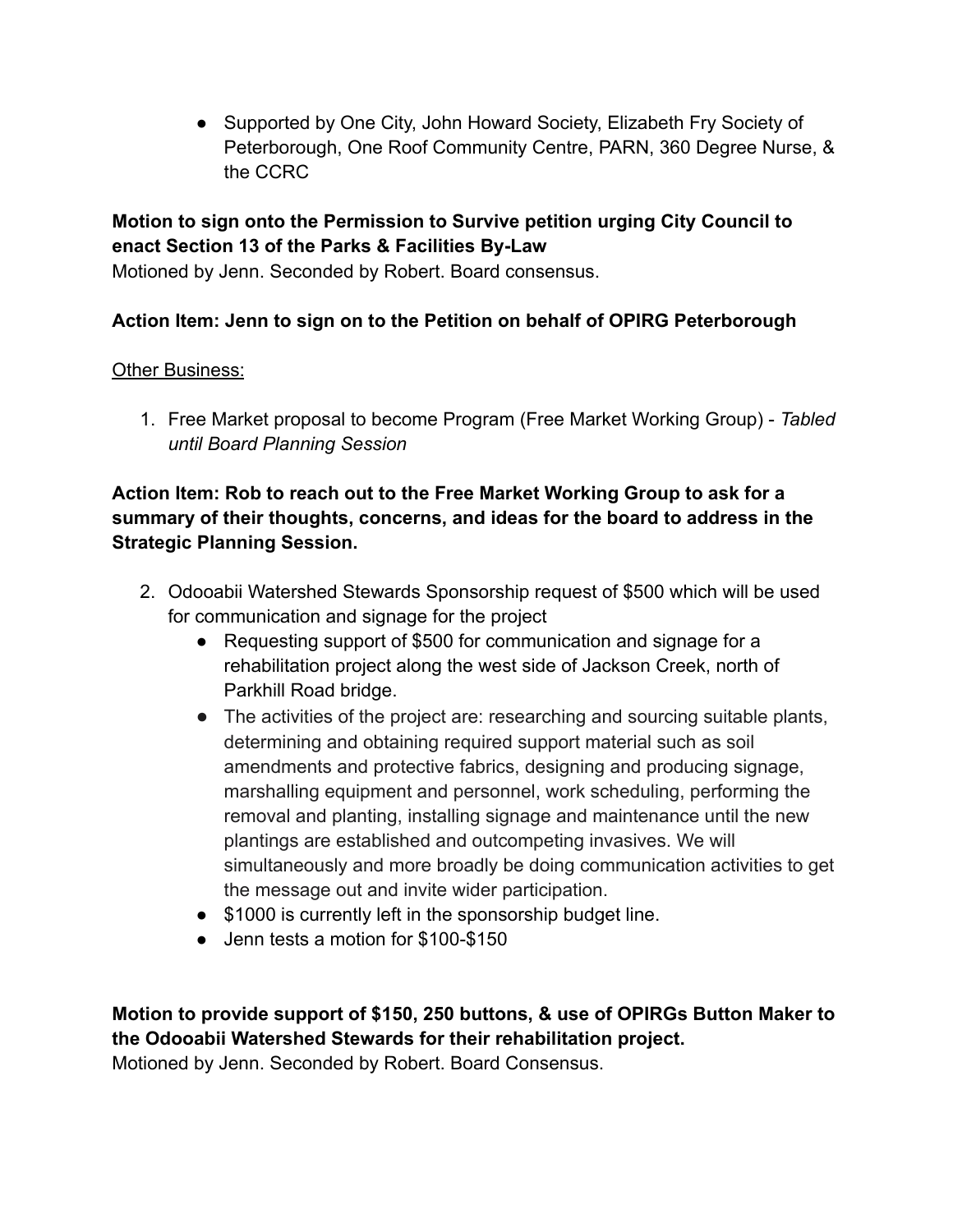## 3. 30 seconds of reflection

- 4. Request for endorsement for "CAF out of Calgary" campaign
	- calling for the City of Calgary to end its contract with the Spanish/Basque company CAF (Construcciones y Auxiliar de Ferrocarriles) because of the company's human rights abuses against Palestinians.
	- "City of Calgary [signed](https://globalnews.ca/news/8382690/calgary-green-line-lrt-contract-light-rail-vehicles-supplier/) a contract with CAF to supply the rail cars for the city's new transit line – the "Green Line." Unfortunately, CAF partnered with Israel's Shapir Engineering and Industry (SEI) in 2019 to win a \$2.5 billion CDN contract to expand the Jerusalem Light Rail (JLR) network. This expansion of the JLR further entrenches human rights abuses and discrimination against Palestinians. In February, 2020, SEI, was listed by the UN as one of 112 companies which unlawfully profits from human rights abuses against the Palestinians. Later that year, there was a formal request to the UN that CAF also be added to this list."
	- Website for this campaign at [https://CAFOutOfCalgary.ca](https://cafoutofcalgary.ca/)
		- $\circ$  The link does not work.
	- Asking for OPIRGs endorsement
	- <https://www.cjpme.org/home>
	- Nico to follow up with the group to see if they can send an updated link for the board to have more information.
- 5. Board Portfolios and Committees *Tabled to next Strategic Planning Meeting.*

# **Action Items: Board Members to review portfolios and committees before the next planning meeting.**

- 6. Benefits Plan Merger
	- A class A decision from the Provincial PIRG
	- All chapters have health benefits through Green Shield administered by OPIRG Provincial
	- Talks to merge plans with CFS (Canadian Federation of Students) to reduce costs and have better access to benefits
		- Improves coverage at same or lower costs per member
		- Fixes the LTD enrollment issue
	- Nico shares an addition that should be made: OPIRG maintains the autonomy of negotiations of said benefits moving forward.
	- Addison: We should be able to maintain control in determining what OPIRGs benefits package is. We would be under their benefit 'umbrella' in our own package.